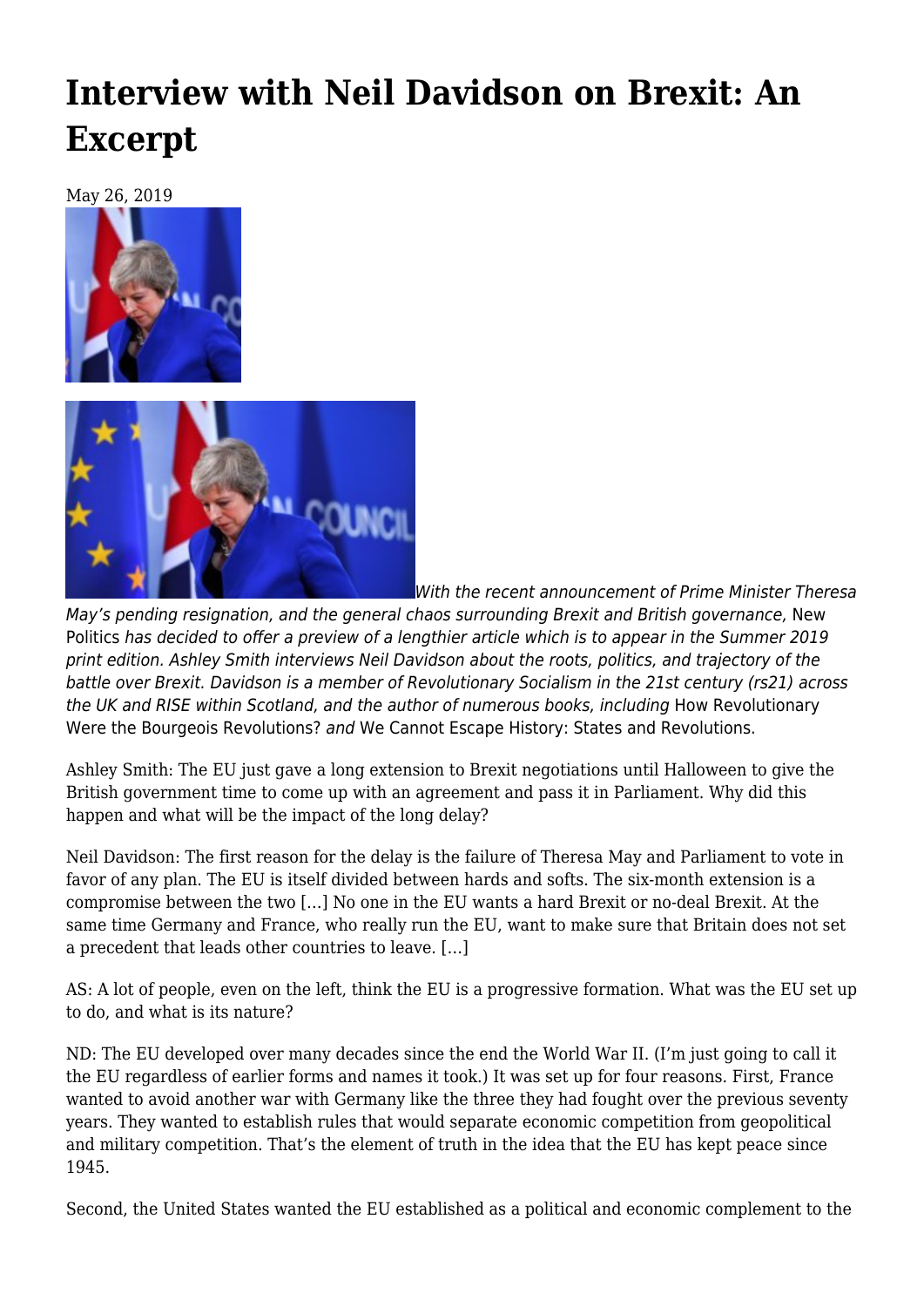NATO military alliance. […] It was part of Washington's Cold War imperial project.

Third, the EU was designed to avoid protectionism within Europe. The United States, Germany, and France thought such limitations on trade were one of the causes of the Great Depression. So, from the very beginning, free trade and globalization were immanent dynamics in the EU.

Fourth, the EU took shape during the postwar boom—the greatest boom in capitalist history—when capital needed outlets for investment beyond the boundaries of individual states at a time when decolonization meant that this was no longer possible across the Global South in the way it had been before 1945. The EU provided a mechanism for that to take place within Western Europe itself.

Given the illusions many on the left have in the EU, it's ironic that its structure corresponds quite closely to the model of "interstate federalism" devised by Frederick Von Hayek in 1939. Hayek, in many ways the intellectual forerunner of neoliberalism, proposed that economic activity in a federal Europe should be governed by a set of nonnegotiable rules presided over by a group of unelected bureaucrats, without any elected governments and irrational voters getting in the way.

That's how the EU is actually structured. The institutions that are least democratic— like the European Commission, the European Council, the Central Bank, and the Court of Justice—have the most power, while those that are at least nominally democratic—like the European Parliament—have the least.

[...] Its structures make it almost impossible for left-wing reformists like Jeremy Corbyn to implement his program in the EU. […]

AS: What has been the majority viewpoint among the British capitalist class on membership in the EU?

ND: British capitalists on the whole have always been in favor of the EU. They saw it as a replacement for their colonies, which they had used as key sites for investment. […] British capital remains in favor of remaining in the EU today.

There are two exceptions to this rule at the opposite extremes of that capitalist class. First, many among the smaller capitalists, shading into the petty bourgeoisie proper, support Brexit. They do so because they are negatively impacted by the EU regulations on health and safety, maternity leave, and so on, which they can least afford. These form part of the base of the United Kingdom Independence Party (UKIP) and the Tory Brexiteers.

Second, some large financial capitalists also support Brexit. They tend not to be based in the City of London nor are they oriented toward investment in the EU. Instead they are oriented toward Asia, the United States, and the Middle East and don't see the importance of the EU. But these two extremes are dissident wings of the capitalist class. Most of the core of British capital in finance, manufacturing, and service want to remain in the EU.

AS: Why then did the Tory Party, the traditional party of capital in Britain, opt for Brexit? How have Labour and its party leader, Jeremy Corbyn, positioned themselves on the issue?

ND: The Tory Party is not acting in the interests of British capital in pushing through Brexit. This dereliction of its duty is the result of how ruling-class parties have evolved in the neoliberal era. […]

[S]ince Thatcher the Tory leadership has progressively degenerated in their capacity to think about developing a program to solve problems. They have been recycling the same ideas for four decades. On top of that, since the Poll Tax revolt of the late 1980s, they've not faced real opposition from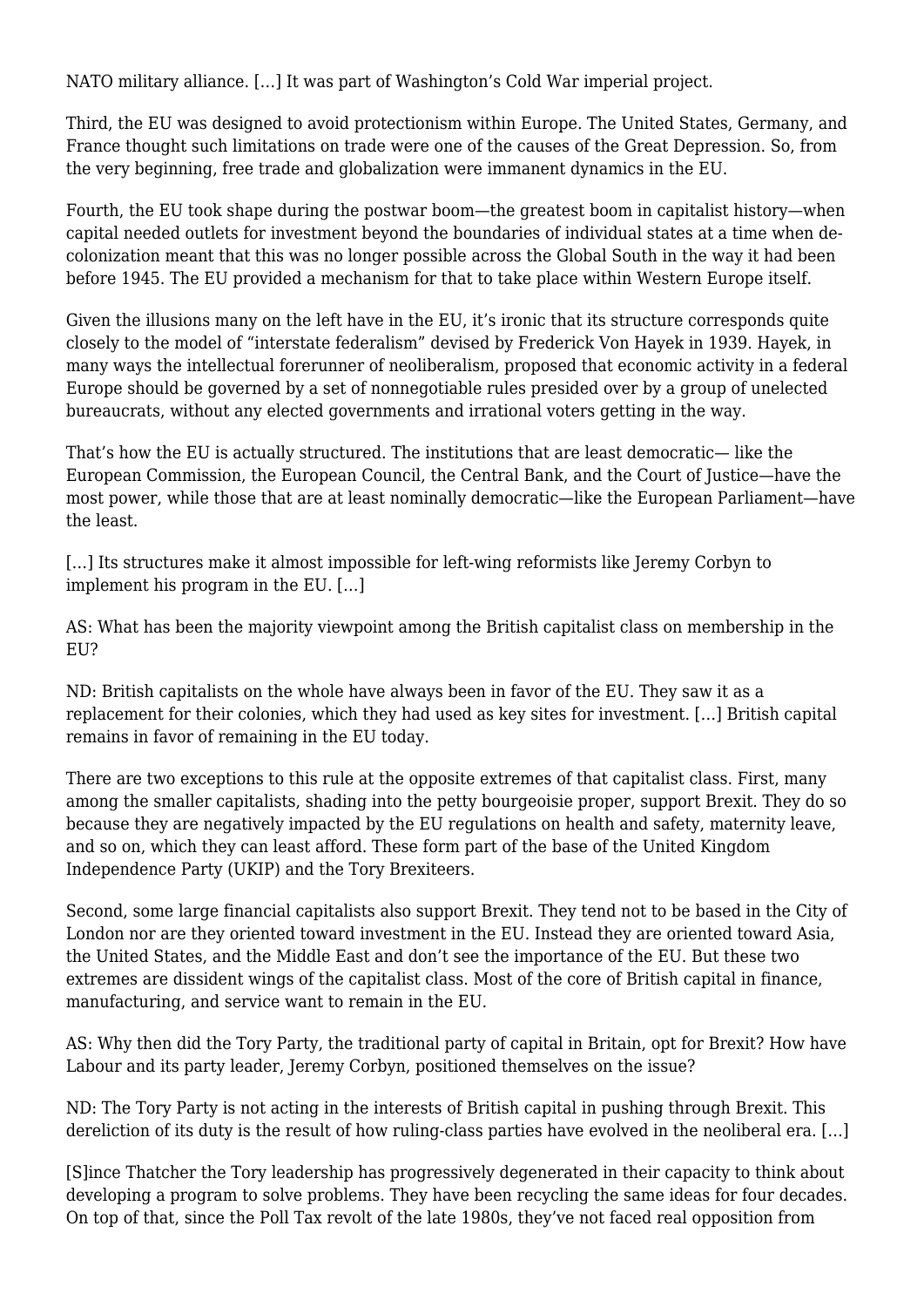organized labor, social movements, or even the Labour Party, which fully accepted and implemented neoliberalism until Corbyn took leadership.

The Great Recession changed all of this. Neoliberalism has stopped delivering for a capitalist class that desperately needs solutions to restore growth and profits. But the Tories have not been able to come up with any. As a result, three things have happened.

First, as I mentioned earlier, the capitalist class has splintered, with the petty bourgeois and a small section of finance capital deciding to call for leaving the EU, even though it's not in the general interests of the class.

Second, the leadership of the Tory Party started denouncing the EU to fend off a challenge from their right by the nationalist and bigoted UKIP. […]

Third, a lot of Tory politicians are incompetent, ideologically driven, and incapable of thinking through the consequences of their rhetoric and policy proposals. This is a symptom of the decline of the quality of the ruling class—a global phenomenon, but one which for historical reasons is particularly acute in the UK. So, you have a perfect storm of divisions in the capitalist class over the EU, deep discontent in British society with neoliberal austerity, and ideological madness and political incompetence in the Tory Party. […]

On the other side, the capitalist class on the whole backed Remain. Other sections of the professional middle class and well-paid workers in places like London, Edinburgh, and Manchester voted to remain for good anti- racist reasons. But they also fell for ideological fantasies that the EU is progressive, anti-racist, and pro- migrant.

Corbyn and the Labour Party were caught in a contradiction. Corbyn stands in the tradition of Tony Benn and others, who long opposed the EU as a capitalist club. But he knows that the bulk of MPs supported Remain, and his base was divided between Leavers and Remainers. As a result, the party mildly supported Remain.

AS: May's failure to get a deal over Brexit and the long delay are likely to precipitate both a general election and a leadership fight in the Tory Party, right? What will happen to them in an election? What will happen in Labour, where Corbyn seems to be under massive pressure from Remainers and Leavers at the same time?

ND: Most of the sane elements of the Tory Party did not want a delay for Brexit, because they were worried it would trigger a general election, in which they know they would suffer one of the biggest defeats in their history. There will be a fight over party leadership in the run up to the elections.

A bunch of buffoons like Boris Johnson will stand for party leader. […] Many of those members are in the extreme wing of the Tory Party; most of them are over 60 and will probably vote for the most right-wing candidate possible. The more rational elements know that would be a disaster because they know that a right-wing leader would be totally unpopular in the general election. […]

But the main electoral opposition to them, Labour, is also deeply divided. The Blairites, who are for remaining in the EU, have launched unrelenting attacks on Corbyn for months. They charged him with being an anti- Semite, and they have denounced him for his reluctance to aggressively campaign for Remain.

Their attempt to portray Corbyn as antisemitic and their assertion that antisemitism is rampant in the Labour Party are of course absurd. They are intentionally confusing Corbyn's support for Palestinian rights with antisemitism. In reality, he has a long record of combining opposition to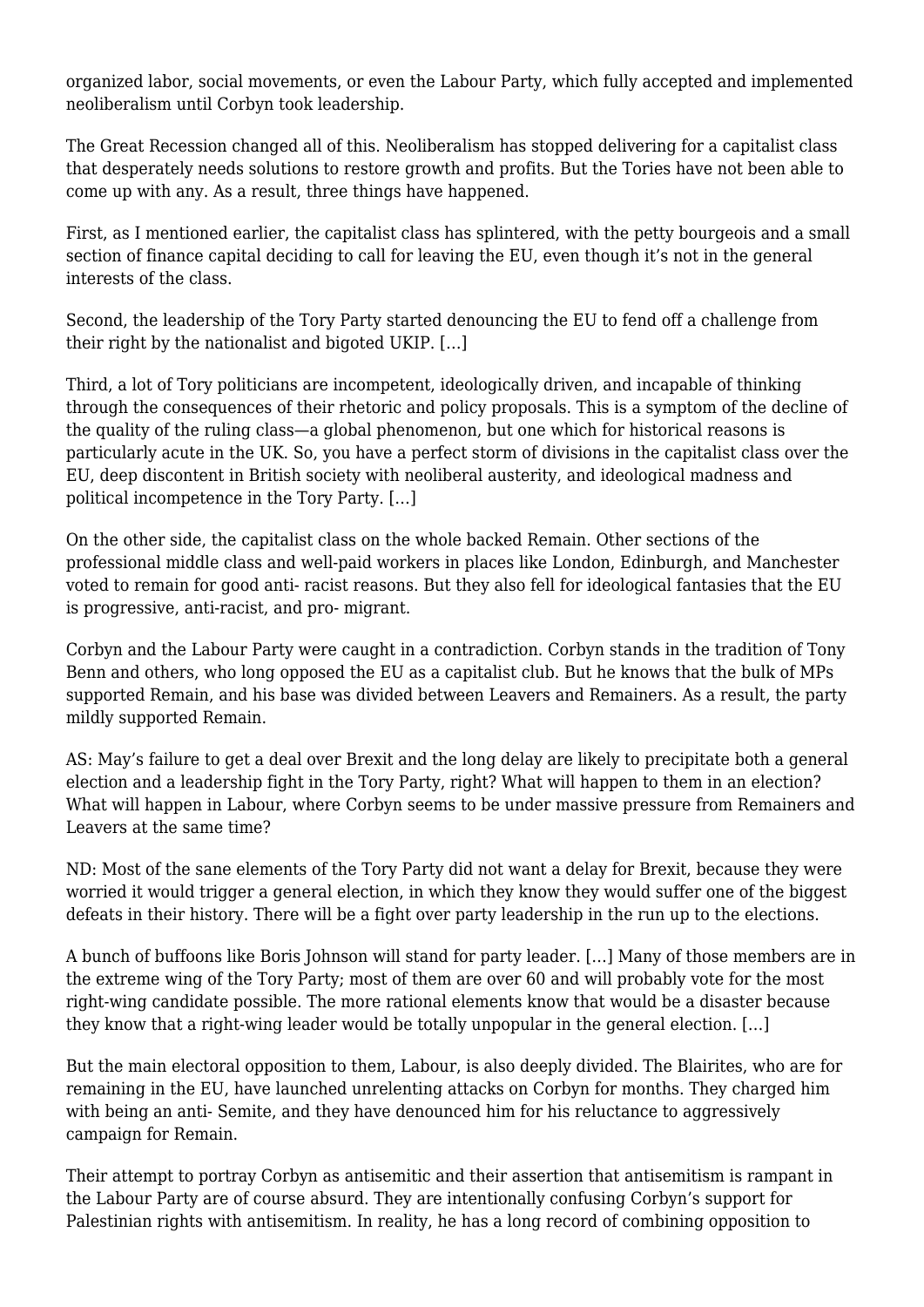antisemitism with support for Palestine. […]

Nevertheless, the Blairites, who are the majority of the MPs, weakened Corbyn with these attacks. They will do anything to get rid of Corbyn. So, Labour is deeply divided and it will be very difficult for the party to come up with a manifesto for either the upcoming EU election or a general election.

While the two main parties are deeply divided, other parties are in a better position politically. There are two anti-EU parties, UKIP and Nigel Farage's new Brexit Party, with clear platforms. On the other hand, there are a range of parties supporting Remain, including the Scottish National Party (SNP), the Greens, and the Liberal Democrats, and as a result they too stand to gain in any future general election.

AS: What are the dynamics behind the push for a new vote on Brexit? What are the class and social forces behind it? Will it happen, and what would be the likely result of a new vote?

ND: The main backers of Remain and a new vote on Brexit come from the big capitalists, the professional middle class, and sections of the well-paid working class. Each has different visions of the EU. The bourgeoisie wants to stay in the EU or secure a soft Brexit for their class interests and neoliberal project.

They have drawn behind them sections of middle- and working-class people who have illusions in the EU as a progressive and anti-racist institution. […] In reaction to this push for a new vote to remain, Corbyn is trying to maintain a studied ambiguity about where exactly he stands. He supports the least bad Brexit possible, while all the time saying we need a general election, but has so far been silent on the question of a second referendum. […]

AS: How will the fight over Brexit affect the EU?

ND: As I said earlier, the EU is of two minds on Brexit. On the one hand, they want to punish the British suffi ciently scare anyone else away from doing an exit of their own. And they are succeeding in this; even right- wing governments and parties, who are mainly opposed to migrants, have dropped plans for leaving the EU because they do not want to suffer Britain's fate.

On the other hand, the EU doesn't want to be so punitive as to force a hard no-deal Brexit that would affect their economies. […]

Nevertheless, they don't want to concede too much to Britain that would in any way compromise their neoliberal project. […]

AS: What does this all mean for the neoliberal program of free trade globalization?

ND: Brexit is a sign that neoliberalism is weakening as a regime of accumulation or possibly coming to an end, not just in Europe but around the world. Protectionism is beginning to revive. Some of this is just rhetorical, but the conflict between the United States and China is a harbinger of things to come. I think we are probably in a transition to a new phase of capitalism.

This transition is going to last a long time. […]

I'm not sure what that new regime of accumulation will be, nor am I clear what range of options capitalism has now. We won't know the real form of its replacement for a decade or two. At the moment, you're seeing the ruling classes reviving old strategies from the 1930s, like tariffs. […]

AS: Finally, the radical left seems to have been divided, confused, and unable to impact the crisis